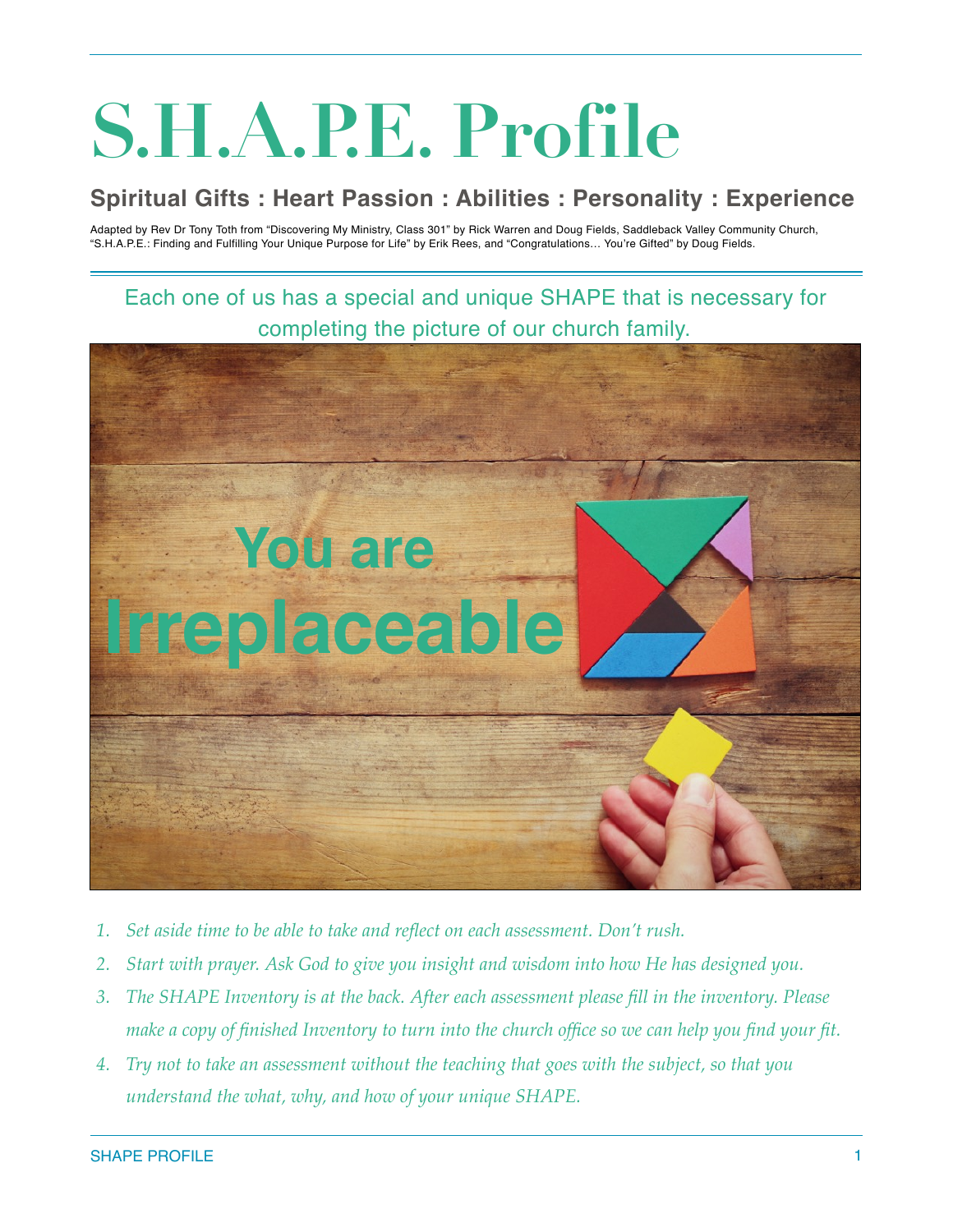## **Introduction**

**James 2:17–18** "*In the same way, faith by itself, if it is not accompanied by action, is dead. But someone will say, "You have faith; I have deeds." Show me your faith without deeds, and I will show you my faith by what I do.*"

We are suppose to DO something with our faith. What we do is our ministry. Ministry is using whatever God has given us to serve Him and the needs of others. It is difficult to do something if you don't understand it or know what it is suppose to look like. This packet of assessments are not "tests". There is no right or wrong answers. These assessments also are not meant to define you but rather to be a tool to help you understand yourself and God's design for you. Over time you will find that your SHAPE will change and adapt to the person you are becoming. Welcome to the Journey of discovering your SHAPE for ministry.



## **Content**

| 1. Spiritual Gifts Assessment       | $3-6$   |
|-------------------------------------|---------|
| Spiritual Giftedness Response Sheet |         |
| A Short List of Spiritual Gifts     | $8-9$   |
| 2. Heartbeat Assessment             | $10-11$ |
| 3. Abilities Assessment             | 12      |
| 4. Personality Assessment           | 13-14   |
| 5. Experience Assessment            | $15-16$ |
| 6. SHAPE Inventory                  |         |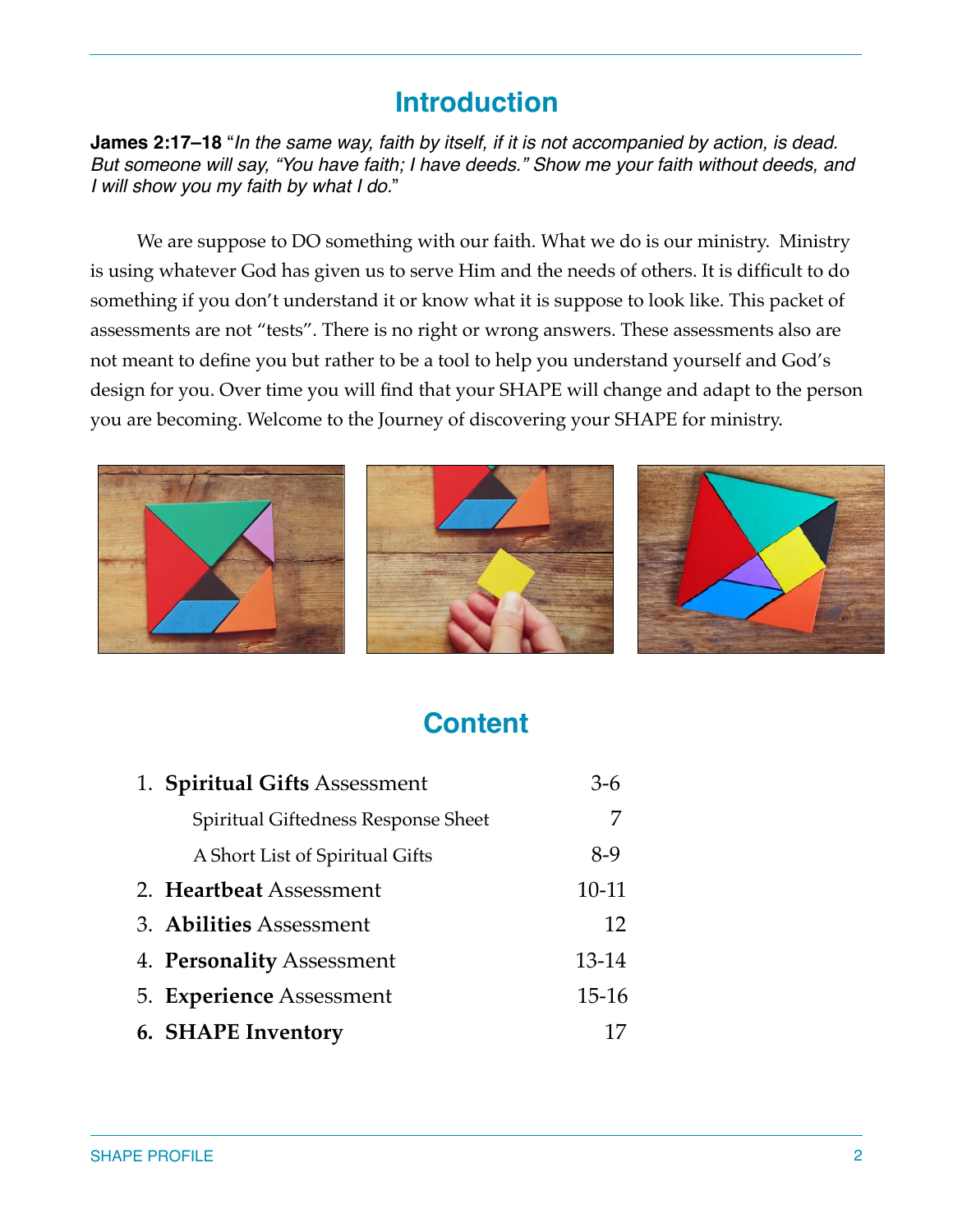# Spiritual Gifts Assessment

**Instructions:** It is very important that you answer these questions from your experience only! Not what you wish or desire about yourself. Record answers on response sheet with a number from 0-3. (Answer sheet on page 7)

### **Respond Accordingly:**

- **0** = Not at all, Never
- **1** = Some of the time, Once in a while
- **2** = Most of the time, Usually true
- **3** = Consistently, Definitely true
- 1. I speak the truth of God's Word even when it is unpopular and difficult for others to accept.
- 2. I can communicate difficult biblical concepts so that people become motivated to learn and study them more.
- 3. I like the challenge of communicating a particular topic through various creative forms.
- 4. I gently, but firmly, challenge others to live a life of greater obedience.
- 5. I seek out unbelievers with the desire to present the message of Christ.
- 6. I love to use my home as a place to minister to people in need.
- 7. I will accept responsibility for a group when it is clear that there is a need for direction.
- 8. I am able to empathize with suffering people and involve myself in their restoration process.
- 9. When a need arises I feel I must first pray before coming to a solution.
- 10. It is important to me to know and be well-known by those I serve and guide.
- 11. I enjoy learning about management issues and how organizations function.
- 12. I feel fulfilled when I have been able to fashion/create something that helped one of the church's ministries.
- 13. I enjoy giving what resources I have to those in need.
- 14. I like to work behind the scene so as to help others to better use their gifts.
- 15. I want to share the gospel in areas or countries that have not yet received the message.
- 16. My first impressions of people are accurate.
- 17. I am confident that even in difficult times I can accomplish great things for God.
- 18. I have prayed for someone who was seriously ill, and they were healed.
- 19. I have heard someone speak in tongues and was able to interpret their message to the group, without ever having learned the language.
- 20. I enjoy studying the Bible in such a way as to be able to clarify its truth for others.
- 21. God has used me to make the impossible happen and bring glory to His name.
- 22. I have been used by God to communicate the gospel in a language unknown to me.
- 23. I am able to see and verbalize the consequences of a person's actions before most people.
- 24. I feel compelled to expose sin in the culture, church, or an individual's life in order to have them walk consistently in the truth.
- 25. I enjoy studying the Bible in order to share practical insights that will enable others to grow and act in obedience.
- 26. I enjoy developing my skills in the arts: music, crafts, drama, photography, etc.
- 27. I reassure those who need to take some courageous steps in their faith in God.
- 28. I look for creative ways to effectively share my faith.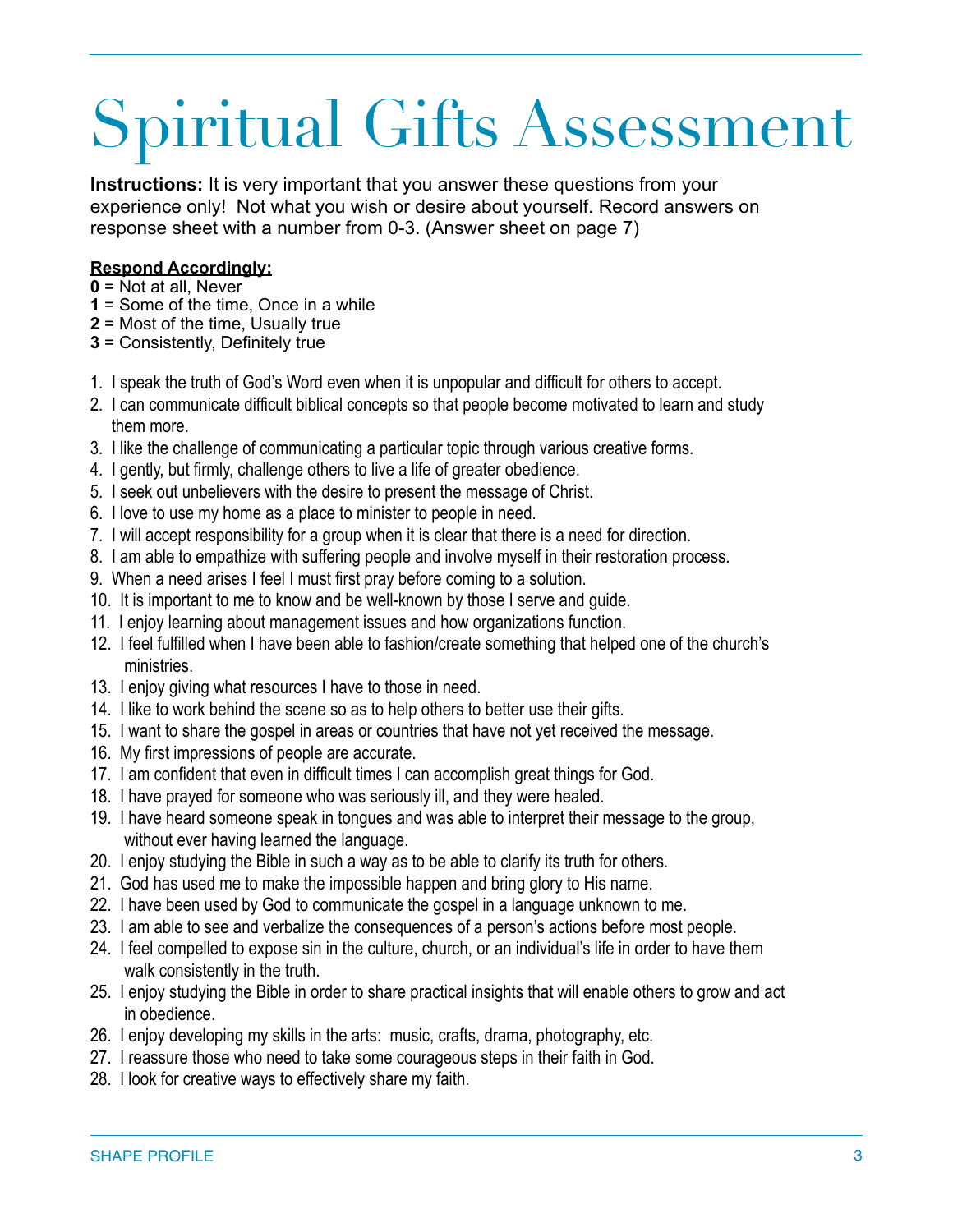- 29. I enjoy meeting new people and helping them to get acquainted with others in the church.
- 30. I am able to effectively organize those in the body to achieve specific goals which I perceive to be clearly God's plan.
- 31. I enjoy ministering to people in hospitals, prisons, and rest homes.
- 32. I enjoy praying for other people and often lose track of time.
- 33. I like to nurture others in their development as a child of God, being patient but firm in their growth.
- 34. Once I know the goal, I like to develop a plan or strategy to meet it.
- 35. I can visualize through my mind's eye how something is to be constructed before I build it.
- 36. I dream of great things happening for God's glory, so I give beyond my tithe.
- 37. I feel there is spiritual significance in the ongoing tasks I do for the various ministries in the church.
- 38. I have a pioneering or entrepreneur spirit which likes to do what others have not.
- 39. I can perceive the genuineness of a person's motives.
- 40. Even when things seem impossible, I trust God for His provision.
- 41. I feel that one of my contributions to the body is to pray for those who are physically sick.
- 42. I have felt compelled to interpret for the body a message given in tongues.
- 43. I regularly research topics and read books to gain a better understanding.
- 44. I have been used by God to do supernatural acts which authenticated the message of Christ.
- 45. I have spoken in a language unknown to me, that when interpreted, brought a blessing to those who heard it.
- 46. I feel I have more "common sense" than most people.
- 47. I speak very persuasively to groups or individuals about obeying God's commands and teachings.
- 48. I organize biblical materials and give systematic presentations which are appreciated by the body.
- 49. I need to regularly get alone to reflect and use my imagination.
- 50. I gravitate toward broken people with the desire to see them grow in their faith.
- 51. When I share the gospel, people desire to know more about a relationship with Jesus Christ.
- 52. I spend time with visitors in order to make them feel comfortable and cared for.
- 53. It seems that many Christians look to me for my thoughts and actions in determining what to do in their own life.
- 54. I look beyond a person's deformities and their lingering problems to see a life that matters to God.
- 55. I find myself praying when I could be doing other things.
- 56. I enjoy providing general oversight for a group of Christians, guiding them in their growth.
- 57. When I think about an event, I am able to visualize it so that potential problems are solved before they happen.
- 58. I am handy and good when working with my hands.
- 59. I am fulfilled in sharing my money and possessions without expecting anything in return.
- 60. I willingly do a variety of odd jobs around the church to practically meet the needs of others.
- 61. Serving in another culture excites me.
- 62. I am able to distinguish between truth and error in spiritual matters.
- 63. I visualize great things for the cause of Christ and take action, even without the visible means to accomplish them.
- 64. People seem to seek me out to pray for their physical healing.
- 65. Most of the messages given in tongues that I have interpreted ( without learning the language ), have spoken of Jesus and His work on the cross.
- 66. I have found myself in situations when I intuitively knew something that helped minister to someone
- 67. I have been told that visible miracles have resulted from my prayers.
- 68. I speak to God in an unknown language.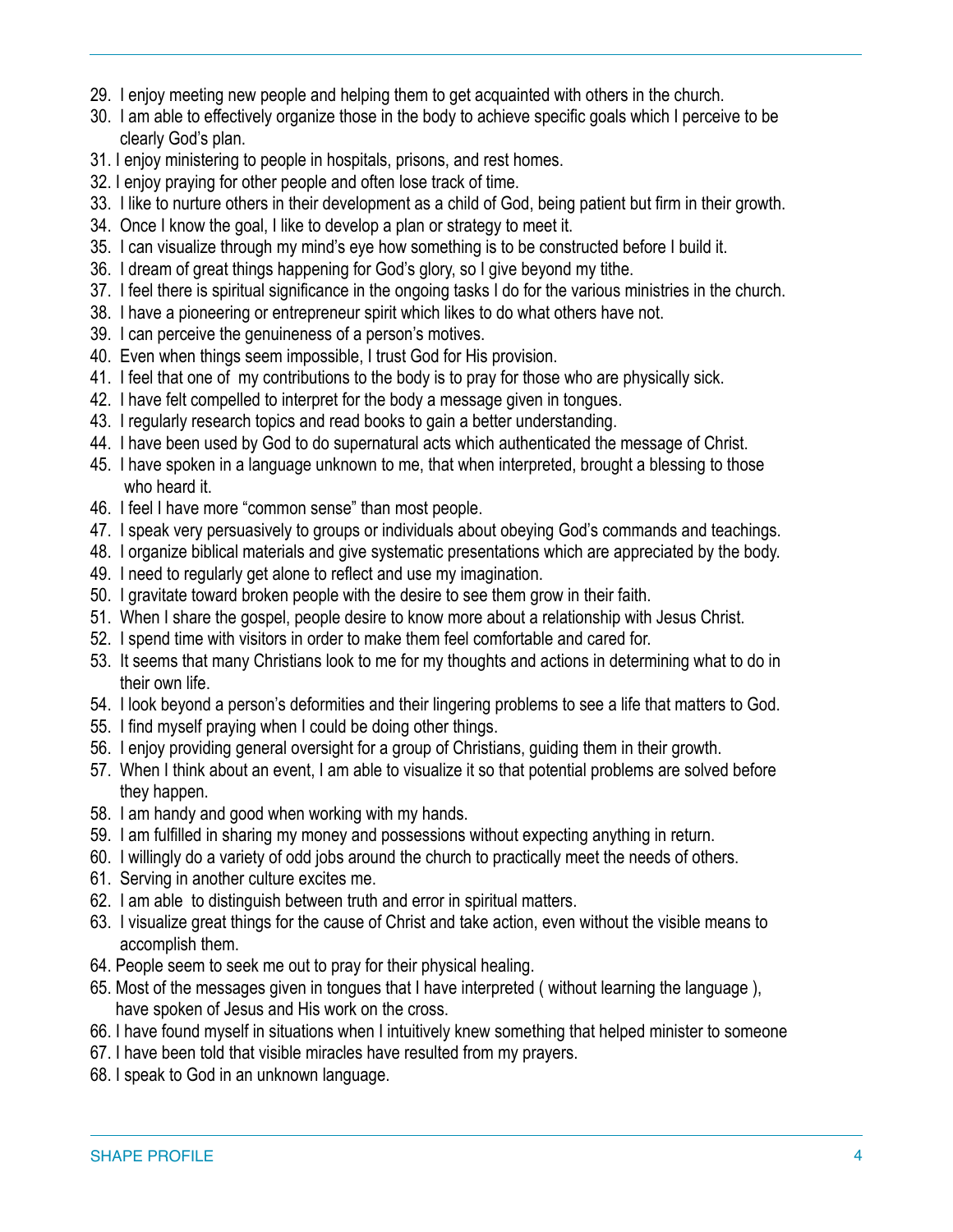- 69. People seek my advise about matters that confuse them.
- 70. When I openly share the truths of God, people are inspired to personally apply them and turn from their misconceptions.
- 71. When I teach others, I feel comfortable responding to questions.
- 72. I critique the performances and work of others.
- 73. I often share my appreciation to those individuals serving around me.
- 74. My conversations with unbelievers seem to include spiritual matters.
- 75. I will spontaneously invite people to my home to minister to them, even though the house may not be totally presentable.
- 76. I can adapt my leadership to motivate a wide variety of people to work together in order to accomplish the task at hand.
- 77. I help those who are unsupported and that others think are undeserving.
- 78. I take prayer requests very seriously and continue praying until the answer comes.
- 79. I have a compassionate need to protect wandering believers.
- 80. I am able to handle a lot of details at the same time in order to accomplish a task.
- 81. I enjoy being creative when working with wood, metal, glass and various other materials.
- 82. I am a good manager of money so that I can support ministries that further the cause of Christ.
- 83. I like to find things that need to be done, and do them, even without being asked.
- 84. I am, or desire to be, actively involved in the church's foreign mission program.
- 85. I can determine and expose a person's deception or phoniness before others recognize it.
- 86. I am convinced of God's daily presence and move confidently in His power.
- 87. I have seen God answer my prayer for a miraculous healing on several occasions.
- 88. When I have interpreted tongues, it has encouraged and edified the body.
- 89. I become deeply troubled when someone has not accurately represented biblical truth.
- 90. Supernatural signs have taken place through my faith and prayers.
- 91. When I have publicly spoken in tongues, it has been interpreted.
- 92. I am respected for my ability to provide concise and appropriate solutions to difficult problems.
- 93. I stimulate others to use Scriptural principles in their personal/professional and their public/private decisions.
- 94. Christians have told me that I have really helped them to better understand some biblical truth or personal issue to the extent that they are now living differently.
- 95. Through my artistic expression, people have been able to recognize deeper truth about themselves, their relationships, and God.
- 96. I strengthen those who are wavering in their faith by directing them to God's promise and truth.
- 97. I like those I am around to know that I am a Christian, in the hope that they will ask me about my relationship to Christ.
- 98. I feel free to open my home to those who may be in need, physically or emotionally.
- 99. I usually know what needs to be accomplished and can influence other Christians in that direction.
- 100. People have told me that I get too personally and emotionally involved in helping needy people.
- 101. I feel when I am asked to pray for others that my prayers will have tangible results.
- 102. I provide guidance for the whole person relationally, emotionally, physically, spiritually, etc.
- 103. I like to work hard at making ministries more efficient.
- 104. I am able to design and build things that help the church to better care for people.
- 105. I often give anonymously to help meet an individual's or ministry's financial needs.
- 106. When I see so many needs within the church, it is hard for me to say "no".
- 107. I am willing to take part in starting a new church.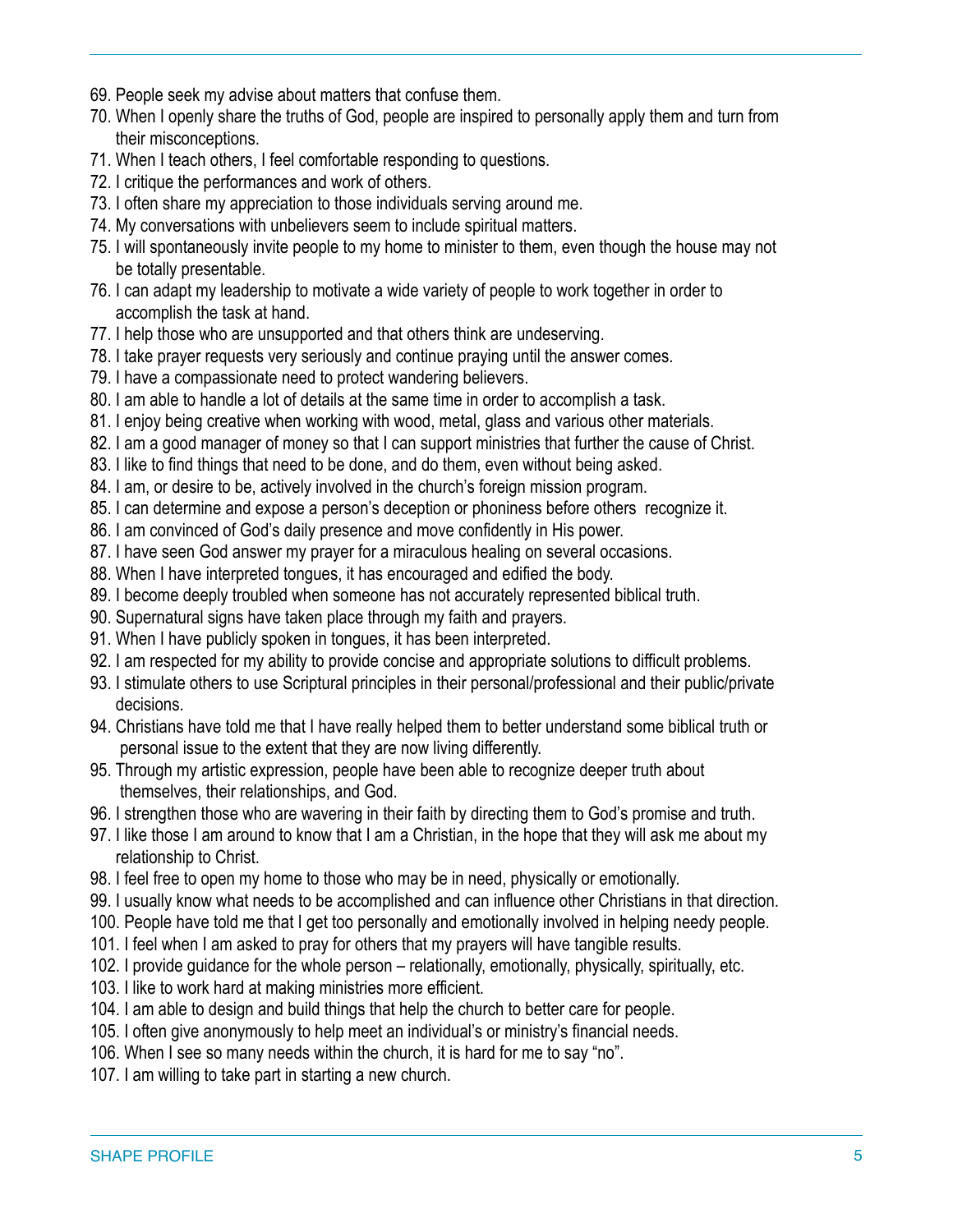- 108. I can sense when demonic forces are at work in person, situation, or teaching.
- 109. When I sense God's direction, I will press on even with the objections or opposition of others.
- 110. I believe God has used me to miraculously heal people without the aid of medicines or treatment.
- 111. When someone is speaking in tongues, I am able to share the message.
- 112. I am concerned with details as I patiently investigate the Scriptures.
- 113. Others have said that God has used me to bring about some impossible changes in their lives or circumstances.
- 114. When I pray in tongues, I am edified and able to more faithfully serve the body.
- 115. In the midst of much conflict, I can offer an acceptable and simple plan for resolution.
- 116. I challenge believers to confront and turn from their sin, even in the face of rejection, or accusations of being narrow-minded.
- 117. People say they learn a lot when I teach the Bible, and they seem to be motivated to study it more on their own.
- 118. Unless I am doing what I enjoy, I generally have a short attention span.
- 119. I inspire others to take more seriously the Lordship of Christ in their lives.
- 120. When I share my testimony and God's plan of salvation, people respond in faith.
- 121. I enjoy providing food and lodging for those in need.
- 122. I am able to clarify a vision decisively managing people and resources to fulfill it.
- 123. I feel such compassion for hurting people that I actively do what I can to alleviate the sources of their discomfort.
- 124. Believing prayer works, I spend time with those who regularly pray.
- 125. Over time, others have told me how much they appreciate my continuing support and concern for them.
- 126. I see people as gifted and valuable resources to be coordinated for greater effectiveness in the church.
- 127. I understand how raw materials need to be fashioned in order to properly construct what is desired
- 128. I feel appreciated to know that financial support has made a significant difference in the life and ministry of God's people.
- 129. I find satisfaction in encouraging others through my desire to serve when and where there is a need.
- 130. I can easily adapt to my surroundings and minister effectively within them.
- 131. I have been told that my insights about certain teachings or people have been true.
- 132. I have such peace about God's care and provision for me and others that believers have commented about my trust in God.
- 133. Through my prayers, I have been able to see emotionally confused people experience peace, understanding, and healing.
- 134. The messages in tongues that I have interpreted have been directly from God.
- 135. I am able to recall an extraordinary amount of critical information from my studies that support my conclusions from the Bible, commentaries, etc.
- 136. People have believed in Jesus because of the miracles I have done in His name.
- 137. I speak in tongues for personal worship and praise.
- 138. Others have told me how I helped them to see the application of Biblical truth in the "gray areas" of their life.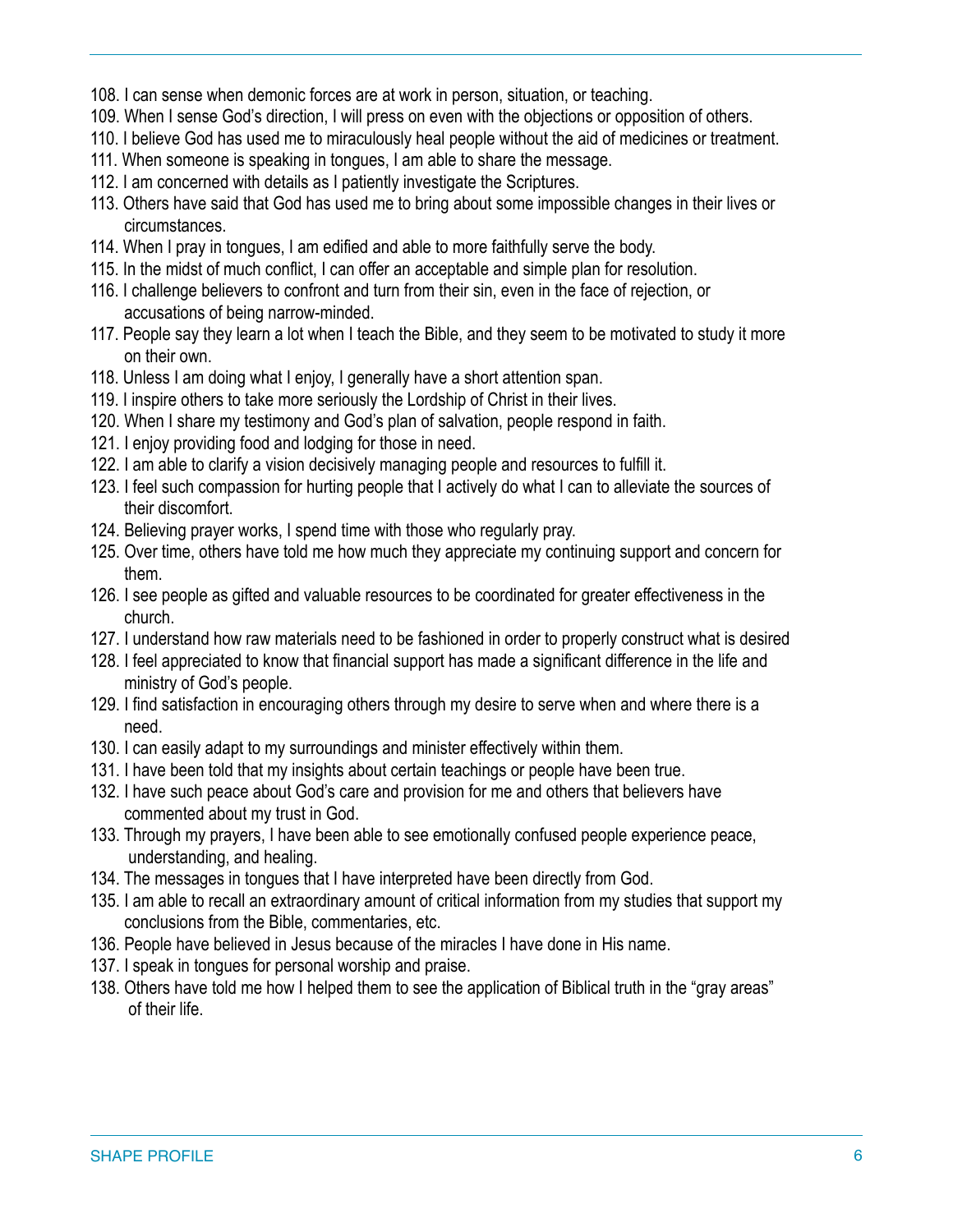## Spiritual Giftedness Response Sheet

\* Answer according to who you are, not who you would like to be

\* How true are these statements of you?

\* What has been your experience?

\* To what degree do these statements reflect your usual tendencies? \* The totals will associate with a letter. Once you have a letter look at the list of spiritual gifts for a definition. For example a high score in "A" would be a high score in "Preaching". What are your top 2 or 3 spiritual gifts? Write them down on your SHAPE Inventory

**Respond Accordingly:** 

- **0** = Not at all, Never
- **1** = Some of the time, Once in a while
- **2** = Most of the time, Usually true
- **3** = Consistently, Definitely true

| $\mathbf{1}$             | 24 | 47     | 70     | 93    | 116   |
|--------------------------|----|--------|--------|-------|-------|
| $\sqrt{2}$               | 25 | 48     | $71\,$ | 94    | $117$ |
| 3                        | 26 | 49     | $72\,$ | 95    | 118   |
| $\overline{4}$           | 27 | $50\,$ | 73     | 96    | 119   |
| 5                        | 28 | 51     | 74     | 97    | 120   |
| $\,6\,$                  | 29 | 52     | 75     | 98    | $121$ |
| $\overline{\mathcal{I}}$ | 30 | 53     | $76\,$ | 99    | 122   |
| $\,8\,$                  | 31 | 54     | $77\,$ | 100   | 123   |
| $\boldsymbol{9}$         | 32 | 55     | 78     | 101   | 124   |
| $10$                     | 33 | 56     | $79\,$ | 102   | 125   |
| 11                       | 34 | 57     | 80     | $103$ | 126   |
| $12$                     | 35 | 58     | 81     | $104$ | 127   |
| $13\,$                   | 36 | 59     | 82     | 105   | 128   |
| 14                       | 37 | 60     | 83     | 106   | 129   |
| $15\,$                   | 38 | 61     | 84     | 107   | 130   |
| $16\,$                   | 39 | 62     | 85     | 108   | 131   |
| $17\,$                   | 40 | 63     | 86     | 109   | 132   |
| $18\,$                   | 41 | 64     | 87     | 110   | 133   |
| $19$                     | 42 | 65     | 88     | 111   | 134   |
| 20                       | 43 | 66     | 89     | $112$ | 135   |
| 21                       | 44 | 67     | $90\,$ | 113   | 136   |
| 22                       | 45 | 68     | 91     | $114$ | 137   |
| 23                       | 46 | 69     | 92     | 115   | 138   |

### Totals

|                                     | IJ<br>Д<br>LAIJ |
|-------------------------------------|-----------------|
| A                                   |                 |
| B                                   |                 |
| C                                   |                 |
| D                                   |                 |
| E                                   |                 |
| F                                   |                 |
| Ģ                                   |                 |
| H                                   |                 |
| l                                   |                 |
| $\frac{1}{\sqrt{2}}$                |                 |
|                                     |                 |
| $\frac{K}{L}$                       |                 |
| M                                   |                 |
| N                                   |                 |
| $\bf{0}$                            |                 |
| p                                   |                 |
| Q                                   |                 |
| R                                   |                 |
| S                                   |                 |
| $\mathbf{I}$                        |                 |
| $\frac{\overline{v}}{\overline{v}}$ |                 |
|                                     |                 |
|                                     |                 |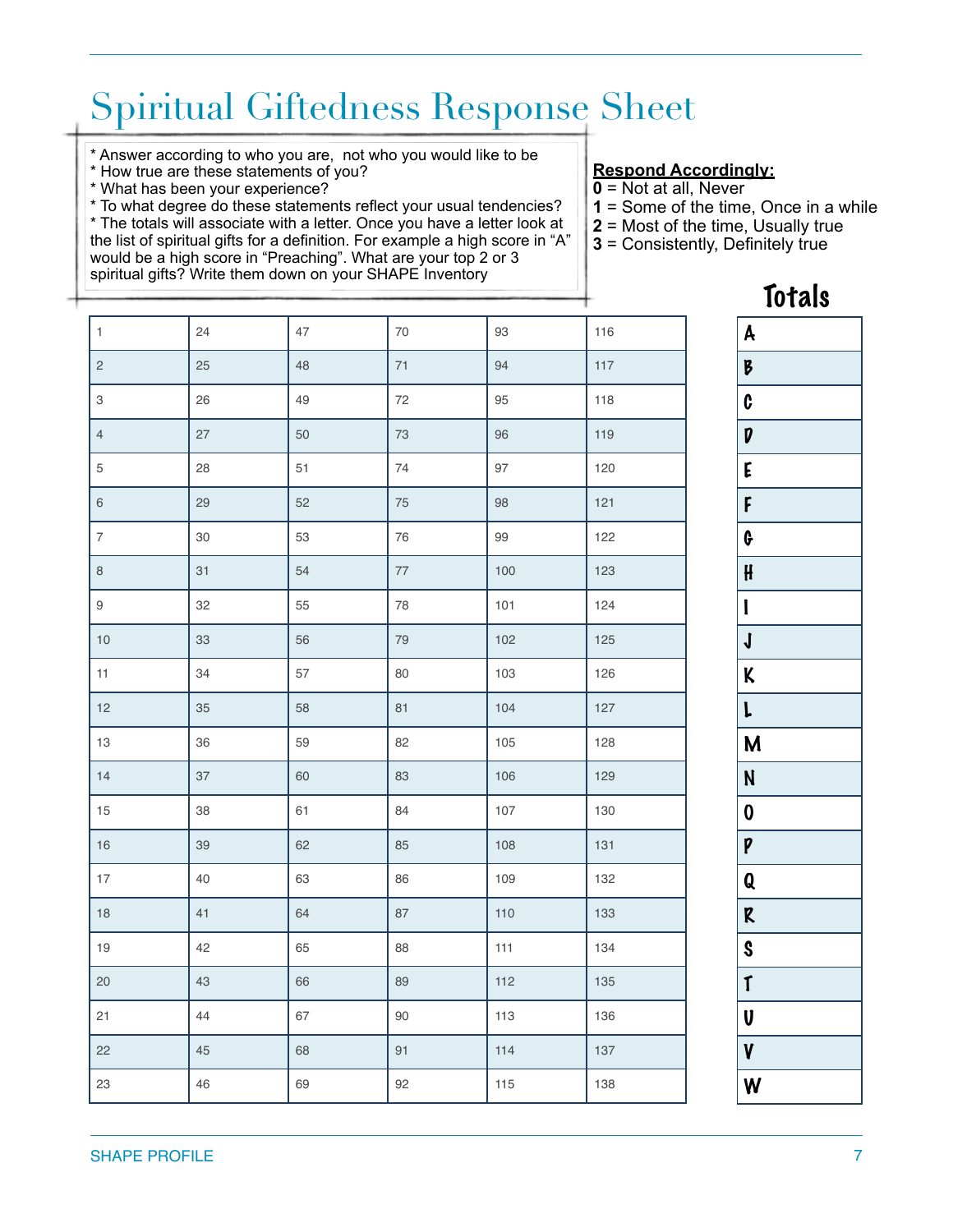## A List of Spiritual Gifts

*Notice the letters are not necessarily in order but are arranged by type*

## **GIFTS THAT COMMUNICATE GOD'S WORD**

### **A. PREACHING (1 Cor. 14:3) (This is sometimes called "prophecy")**

The ability to publicly communicate God's Word in an inspired way that convinces unbelievers and both challenges and comforts believers. The ability to persuasively declare God's will.

### **E. EVANGELISM (Acts 8:26-40)**

The ability to communicate the Good News of Jesus Christ to unbelievers in a positive, nonthreatening way. The ability to sense opportunities to share Christ and lead people to respond with faith.

### **P. DISCERNMENT (1 Jn 4:1; Acts 16:16-22)**

The ability to distinguish between the spirit of truth and the spirit of error.

### **O. APOSTLE / MISSIONS (Rom. 15:20) (1 Cor. 9:19-23, Acts 13:2-3)**

The ability to start new churches and oversee their development. The ability to adapt to a different culture in order to reach unbelievers and help believers from that culture.

## **GIFTS THAT EDUCATE GOD'S PEOPLE**

### **B. TEACHING (Eph. 4:12-13)**

The ability to educate God's people by clearly explaining and applying the Bible in a way that causes them to learn. The ability to equip and train other believers for ministry.

### **D. ENCOURAGEMENT (Acts 14:22) (This is sometimes called "exhortation")**

The ability to motivate God's people to apply and act on biblical principles, especially when they are discouraged or wavering in their faith. The ability to bring out the best in others and challenge them to develop their potential.

### **W. WISDOM (1 Cor. 2:1, 6-16)**

The ability to understand God's perspective on life situations and share those insights in a simple, understandable way. The ability to explain what to do and how to do it.

## **GIFTS THAT DEMONSTRATE GOD'S LOVE**

### **N. SERVICE (Helps) (Acts 6:1-7; 1 Cor. 12:28)**

The ability to recognize unmet needs in the church family, and take the initiative to provide practical assistance quickly, cheerfully, and without a need for recognition**.**

### **H. MERCY (Rom. 12:8)**

The ability to manifest practical, compassionate, cheerful love toward suffering members of the body of Christ.

#### **F. HOSPITALITY (1 Pet. 4:9-10)**

The ability to make others, especially strangers, feel warmly welcomed, accepted, and comfortable in the church family. The ability to coordinate factors that promote fellowship.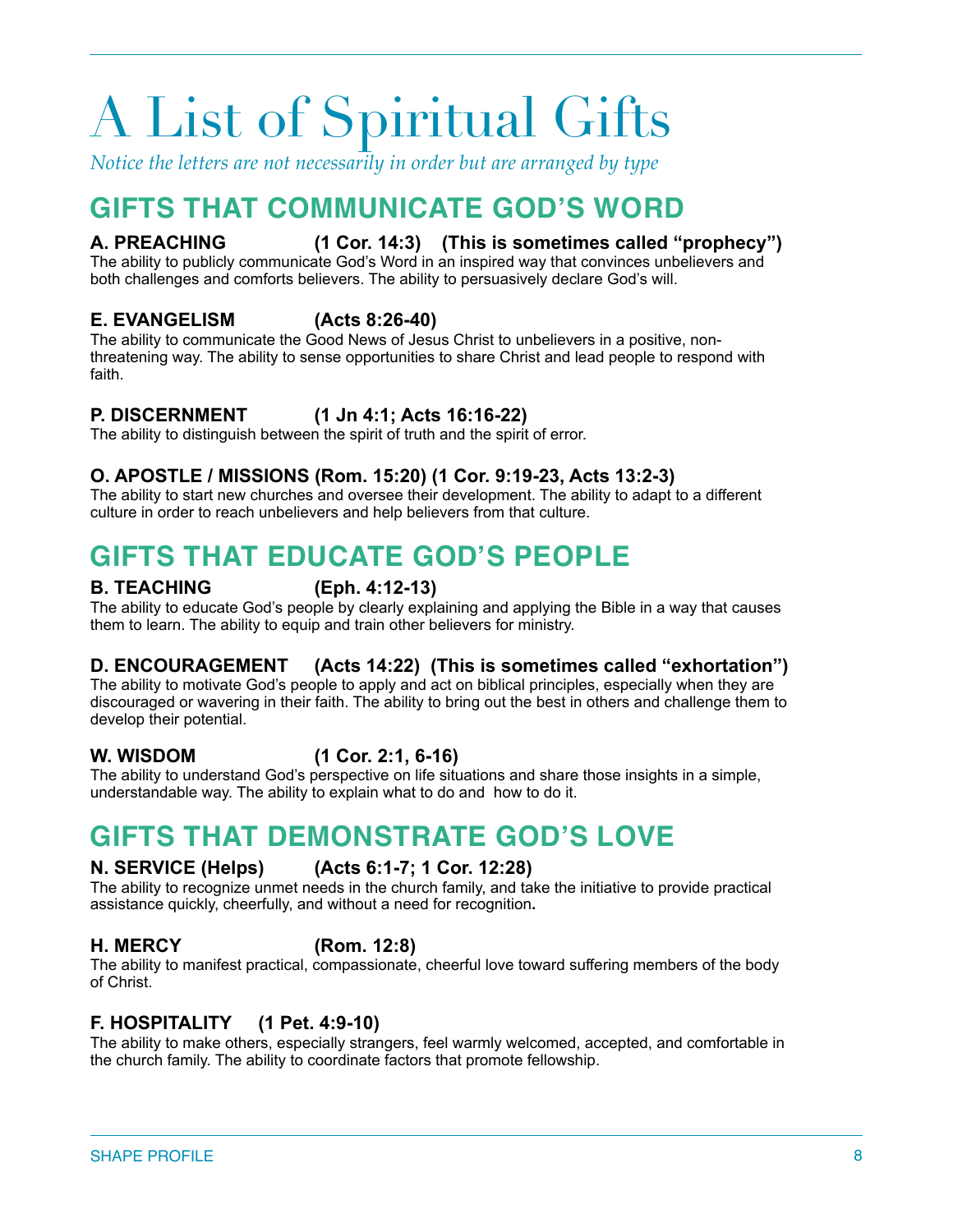### **J. PASTORING (1 Pet. 5:2-4) (This is sometimes called "shepherding")**

The ability to care for the spiritual needs of a group of believers and equip them for ministry. The ability to nurture a small group in spiritual growth and assume responsibility for their welfare.

### **M. GIVING (2 Cor. 8:1-7)**

The ability to generously contribute material resources and/or money beyond the10% tithe so that the body may grow and be strengthened. The ability to earn and manage money so it may be given to support the ministry of others.

## **GIFTS THAT CELEBRATE GOD'S PRESENCE**

### **I. INTERCESSION (Col. 1:9-12) (This is sometimes called "Prayer")**

The ability to pray for the needs of others in the church family over extended periods of time on a regular basis. The ability to persist in prayer and not be discouraged until the answer arrives.

### **L. ARTS & CRAFTS (Ex. 31:3-11)**

The ability to build, maintain, or beautify the place of worship for God's glory.

#### **C. CREATIVE COMMUNICATION / Music, Drama… (Ps. 150)**

The ability to celebrate God's presence through media, music- either vocal or instrumental, drama, and to lead the church family in worship.

### **R. HEALING (James 5:14-16)**

The ability to pray in faith specifically for people who need physical, emotional, or spiritual healing and see God answer.

#### **U. MIRACLES (Mark 11:23-24)**

The ability to pray, in faith, specifically for God's supernatural intervention into an impossible situation, and see God answer. The ability to sense when God is prompting you to pray this kind of prayer.

### **S,V. TONGUES/INTERPRETATION (1 Cor. 14:13-15)**

The ability to pray in a language understood only by God or one who is given the gift of interpretation.

## **GIFTS THAT SUPPORT ALL PURPOSES**

### **G. LEADERSHIP (Heb. 13:7, 17)**

The ability to clarify and communicate the purpose and direction ("vision") of a ministry in a way that attracts others to get involved. The ability to motivate others by example to work together in accomplishing a ministry goal.

#### **K. ADMINISTRATION (1 Cor. 14:40) (This is sometimes called "organization")**

The ability to recognize the gifts of others and recruit them to a ministry. The ability to organize and manage people, resources, and time for effective ministry.

### **T. KNOWLEDGE (1 Cor 2:14)**

The ability to accumulate and analyze information effectively.

### **Q. FAITH (Rom. 4:18-21)**

The ability to trust God for what cannot be seen and to act on God's promise, regardless of what the circumstances indicate. The willingness to risk failure in pursuit of a God-given vision, expecting God to handle the obstacles.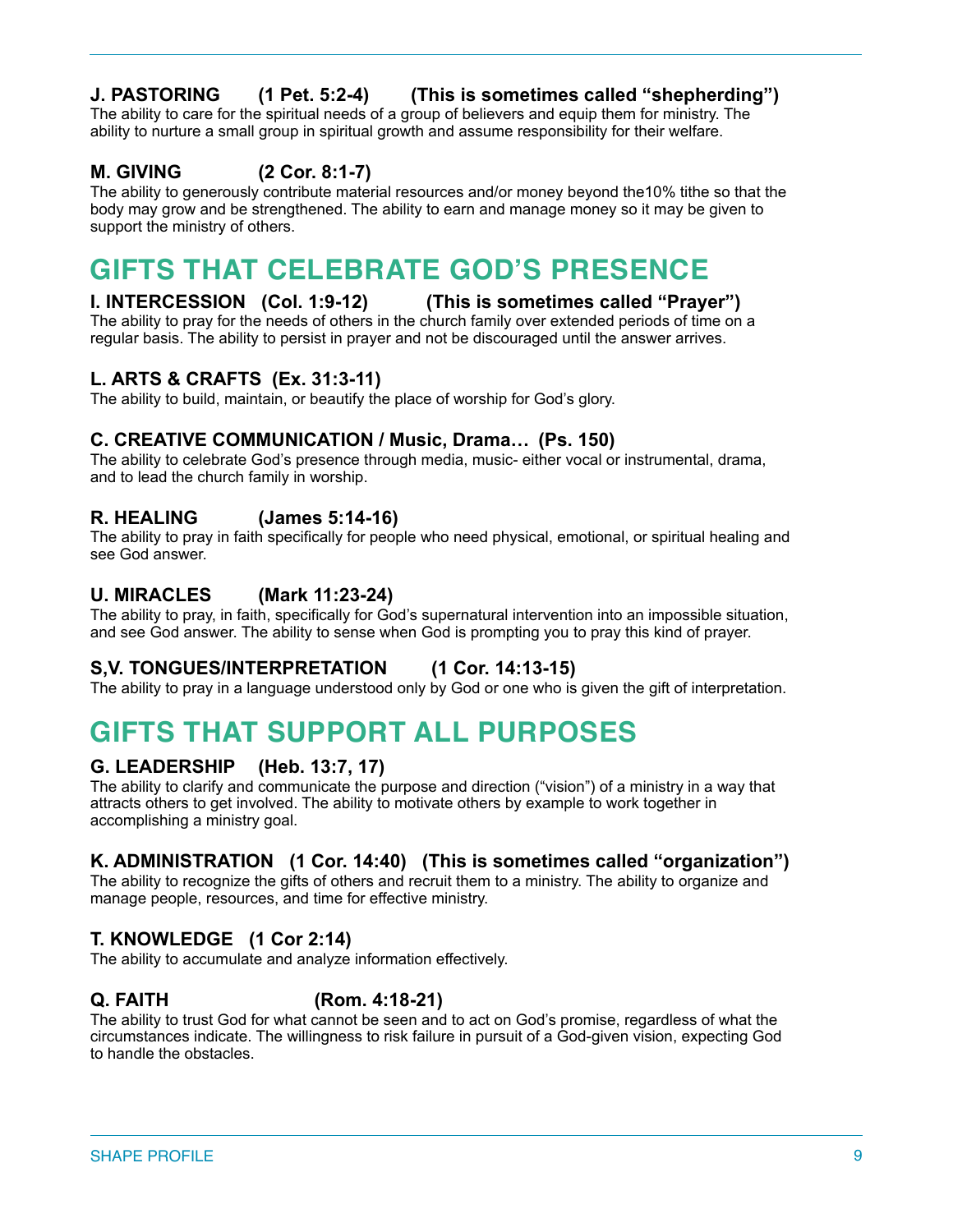## Heartbeat Assessment

### *Discovering Your Heart Passion*

The following questions can help you identify and state your Heart's Passion. Assume that money, time, or abilities are not an issue. Follow your dream… If you do not feel you have a Passion(s), pray, and ask God to give you one!

*Circle all that apply…*

### **A. I prefer to work with:**

| Things      | People |  |  |
|-------------|--------|--|--|
| Information | Other: |  |  |

### **B. I am attracted to and have the greatest concern for:**

| Infants             | <b>Singles</b> |
|---------------------|----------------|
| Children            | Couples        |
| Teen-agers          | Elderly        |
| <b>Young Adults</b> | Other:         |

### **C. I desire to make a difference in the following area:**

| <b>Global Concerns</b> | <b>Politics</b> |
|------------------------|-----------------|
| Social Concerns        | Economics       |
| Church                 | Other:          |

### **D. I think the greatest need I could address is:**

### **E. If money, time, family or education were not an issue, and I knew I could not fail, I would do the following**: \_\_\_\_\_\_\_\_\_\_\_\_\_\_\_

\_\_\_\_\_\_\_\_\_\_\_\_\_\_\_\_\_\_\_\_\_\_\_\_\_\_\_\_\_\_\_\_\_\_\_\_\_\_\_\_\_\_\_\_\_\_\_\_\_\_\_\_\_\_\_ \_\_\_\_\_\_\_\_\_\_\_\_\_\_\_\_\_\_\_\_\_\_\_\_\_\_\_\_\_\_\_\_\_\_\_\_\_\_\_\_\_\_\_\_\_\_\_\_\_\_\_\_\_\_\_

\_\_\_\_\_\_\_\_\_\_\_\_\_\_\_\_\_\_\_\_\_\_\_\_\_\_\_\_\_\_\_\_\_\_\_\_\_\_\_\_\_\_\_\_\_\_\_\_\_\_\_\_\_\_\_ \_\_\_\_\_\_\_\_\_\_\_\_\_\_\_\_\_\_\_\_\_\_\_\_\_\_\_\_\_\_\_\_\_\_\_\_\_\_\_\_\_\_\_\_\_\_\_\_\_\_\_\_\_\_\_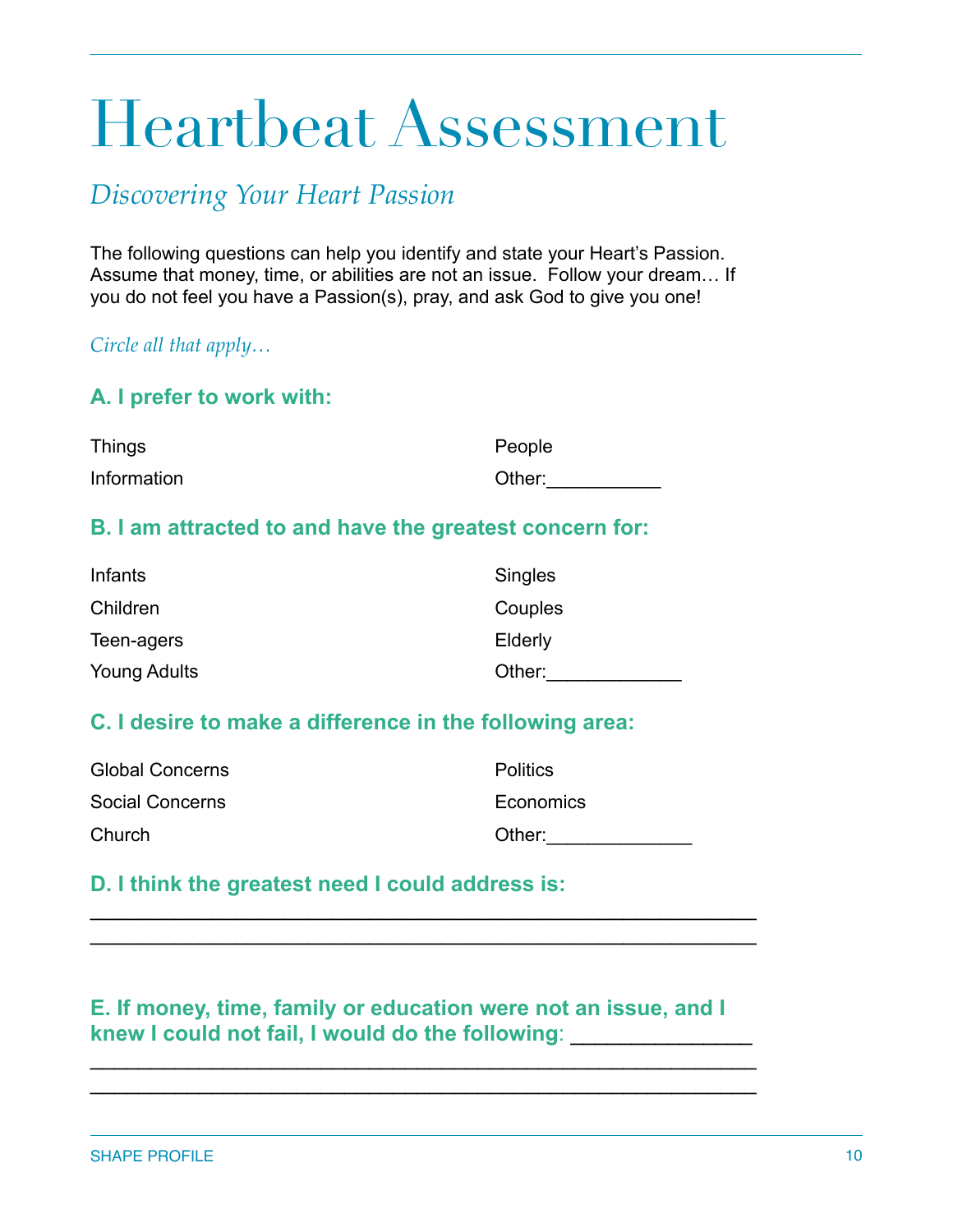**F. Motives:** Almost every one of the following heart passions can be identified in the ministry of the 12 Apostles. Remember these are ALL God-given motivations. They are only sinful when used selfishly. Every one of these can be used in effective ministry. Don't be embarrassed to identify a basic heartbeat that doesn't *seem* spiritual.

### **I LOVE TO ...** *(Circle 3 or 4)*

**DESIGN/DEVELOP -** I love to make something out of nothing. I enjoy getting something started from scratch.

**PIONEER -** I love to test and try out new concepts. I am not afraid of failure**.**

**ORGANIZE -** I love to bring order out of chaos. I enjoy organizing something that is already started.

**OPERATE/MAINTAIN -** I love to efficiently maintain something that is already organized.

**SERVE/HELP -** I love to assist others in their responsibility. I enjoy helping others succeed.

**ACQUIRE/POSSESS -** I love to shop, collect, or obtain things. I enjoy getting the highest quality for the best price.

**EXCEL -** I love to be the best and make my team the best. I enjoy setting and attaining the highest standard.

**INFLUENCE -** I love to convert people to my way of thinking. I enjoy shaping the attitudes and behavior of others.

**PERFORM -** I love to be on stage and receive the attention of others. I enjoy being in the limelight.

**IMPROVE -** I love to make things better. I enjoy taking something that someone else has designed or started and improve it.

**REPAIR -** I love to fix what is broken or change what is out of date.

**LEAD/BE IN CHARGE -** I love to lead the way, oversee and supervise. I enjoy determining how things will be done.

**PERSEVERE -** I love to see things to completion. I enjoy persisting at something until it is finished.

**FOLLOW THE RULES -** I love to operate by policies and procedures. I enjoy meeting the expectations of an organization or boss.

**PREVAIL -** I love to fight for what is right and oppose what is wrong. I enjoy overcoming injustice.

**\_\_\_\_\_\_\_\_\_\_\_\_\_\_\_\_\_\_\_\_\_\_\_\_\_\_\_\_\_\_ \_\_\_\_\_\_\_\_\_\_\_\_\_\_\_\_\_\_\_\_\_\_\_\_\_\_\_\_\_\_ \_\_\_\_\_\_\_\_\_\_\_\_\_\_\_\_\_\_\_\_\_\_\_\_\_\_\_\_\_\_ \_\_\_\_\_\_\_\_\_\_\_\_\_\_\_\_\_\_\_\_\_\_\_\_\_\_\_\_\_\_**

#### **OTHER:**

### **Due to my responses, I would say I have a Heart's Passion for:**

1. I Love to…\_\_\_\_\_\_\_\_\_\_\_\_\_\_\_\_\_\_\_\_\_\_\_\_\_\_\_\_\_\_\_\_\_ 2. I Love to…\_\_\_\_\_\_\_\_\_\_\_\_\_\_\_\_\_\_\_\_\_\_\_\_\_\_\_\_\_\_\_\_\_\_\_\_\_\_\_\_\_\_ 3. I Love to...

Record your answers on your SHAPE inventory at the back.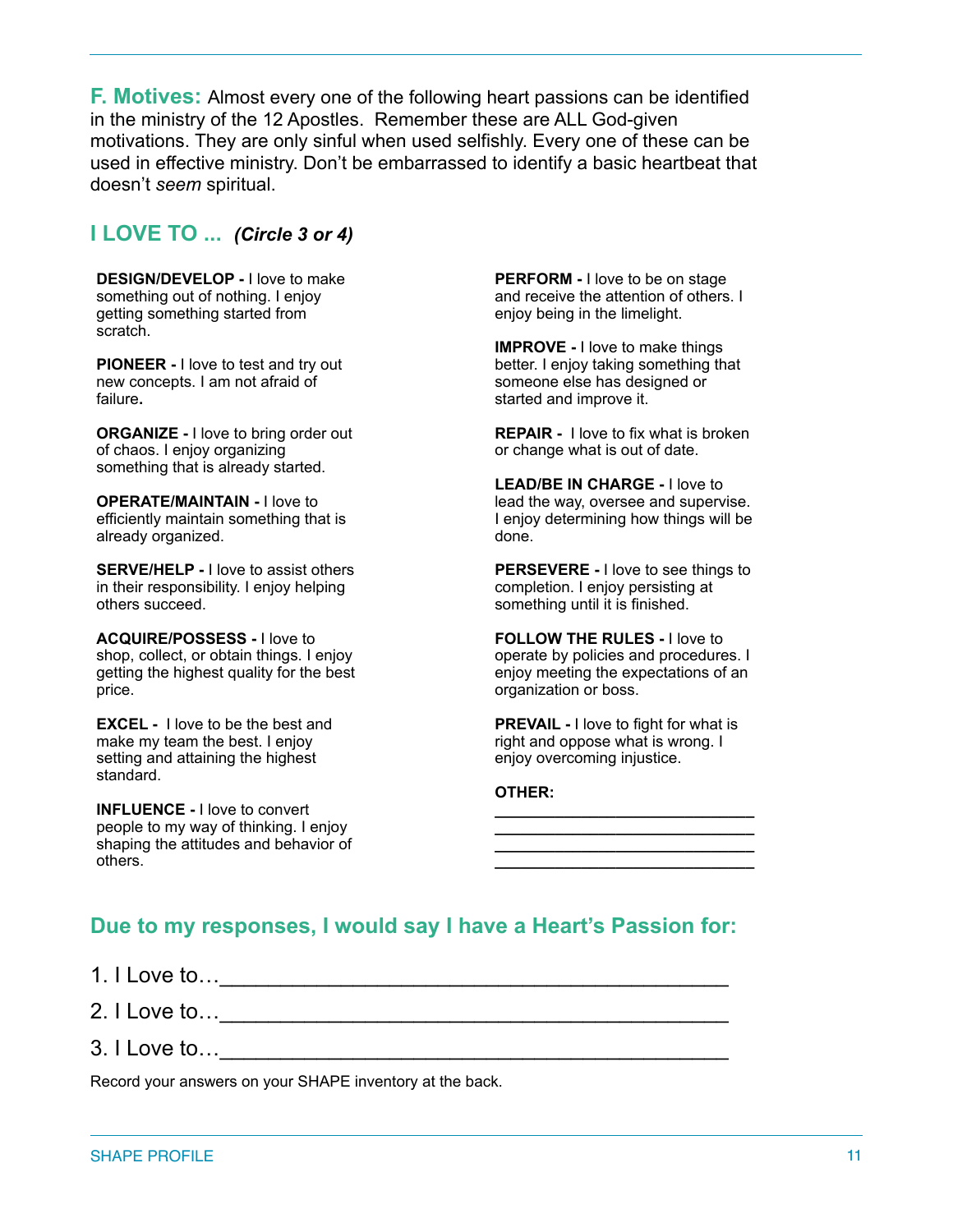## Abilities Assessment

*Look over the list of abilities below and when you read it, if you think, "that's me!", put a check mark by it. Write your top 3 on your SHAPE Inventory.*

- O **ENTERTAINING ABILITY**: to perform, act, dance, speak.
- O **RECRUITING ABILITY**: to enlist and motivate people to get involved.
- O **INTERVIEWING ABILITY**: to discover what others are really like.
- O **RESEARCHING ABILITY**: to read, gather information, collect data.
- O **ARTISTIC ABILITY**: to conceptualize, picture, draw, paint, or photograph.
- O **GRAPHICS ABILITY**: to lay out, design, create visual displays, or banners.
- O **EVALUATING ABILITY**: to analyze data and draw conclusions.
- O **PLANNING ABILITY**: to strategize, design and organize programs and events.
- O **MANAGING ABILITY**: to supervise people to accomplish a task or event and coordinate the details involved.
- O **COUNSELING ABILITY**: to listen, encourage and guide with sensitivity.
- O **TEACHING ABILITY**: to explain, train, demonstrate, tutor.
- O **WRITING ABILITY**: to write articles, letters, books.
- O **EDITING ABILITY**: to proofread or rewrite.
- O **PROMOTING ABILITY**: to advertise or promote events and activities.
- O **REPAIRING ABILITY**: to fix, restore, maintain.
- O **FEEDING ABILITY**: to create meals for large or small groups.
- O **RECALL ABILITY**: to remember or recall names and faces.
- O **MECHANICAL OPERATING ABILITY**: to operate equipment, tools or machinery.
- O **RESOURCEFUL ABILITY**: to search out and find inexpensive materials or resources needed.
- O **COUNTING ABILITY**: to work with numbers, data, or money.
- O **CLASSIFYING ABILITY**: to systematize and file books, data, records and materials so they can be retrieved easily.
- O **PUBLIC RELATIONS ABILITY**: to handle complaints and unhappy customers with care and courtesy.
- O **WELCOMING ABILITY**: to convey warmth, develop rapport with others easily, making others feel comfortable.
- O **COMPOSING ABILITY**: to write music or lyrics.
- O **LANDSCAPING ABILITY**: to do gardening and work with plants.
- O **ARTS AND CRAFTS AND DECORATING ABILITY**: to beautify a setting for a special event.
- O **MUSICAL ABILITY**: to lead the church family either vocally or instrumentally.

**\_\_\_\_\_\_\_\_\_\_\_\_\_\_\_\_\_\_\_\_\_\_\_\_\_\_\_\_\_\_\_\_\_\_\_\_\_\_\_\_\_\_\_\_\_\_\_\_\_\_\_\_\_\_\_\_\_\_\_\_\_\_\_\_\_\_\_\_\_\_\_\_\_\_\_ \_\_\_\_\_\_\_\_\_\_\_\_\_\_\_\_\_\_\_\_\_\_\_\_\_\_\_\_\_\_\_\_\_\_\_\_\_\_\_\_\_\_\_\_\_\_\_\_\_\_\_\_\_\_\_\_\_\_\_\_\_\_\_\_\_\_\_\_\_\_\_\_\_\_\_** 

O **OTHER ABILITIES BASED ON INTERESTS OR HOBBIES:\_\_\_\_\_\_\_\_\_\_\_\_\_\_\_\_\_\_\_\_\_\_\_**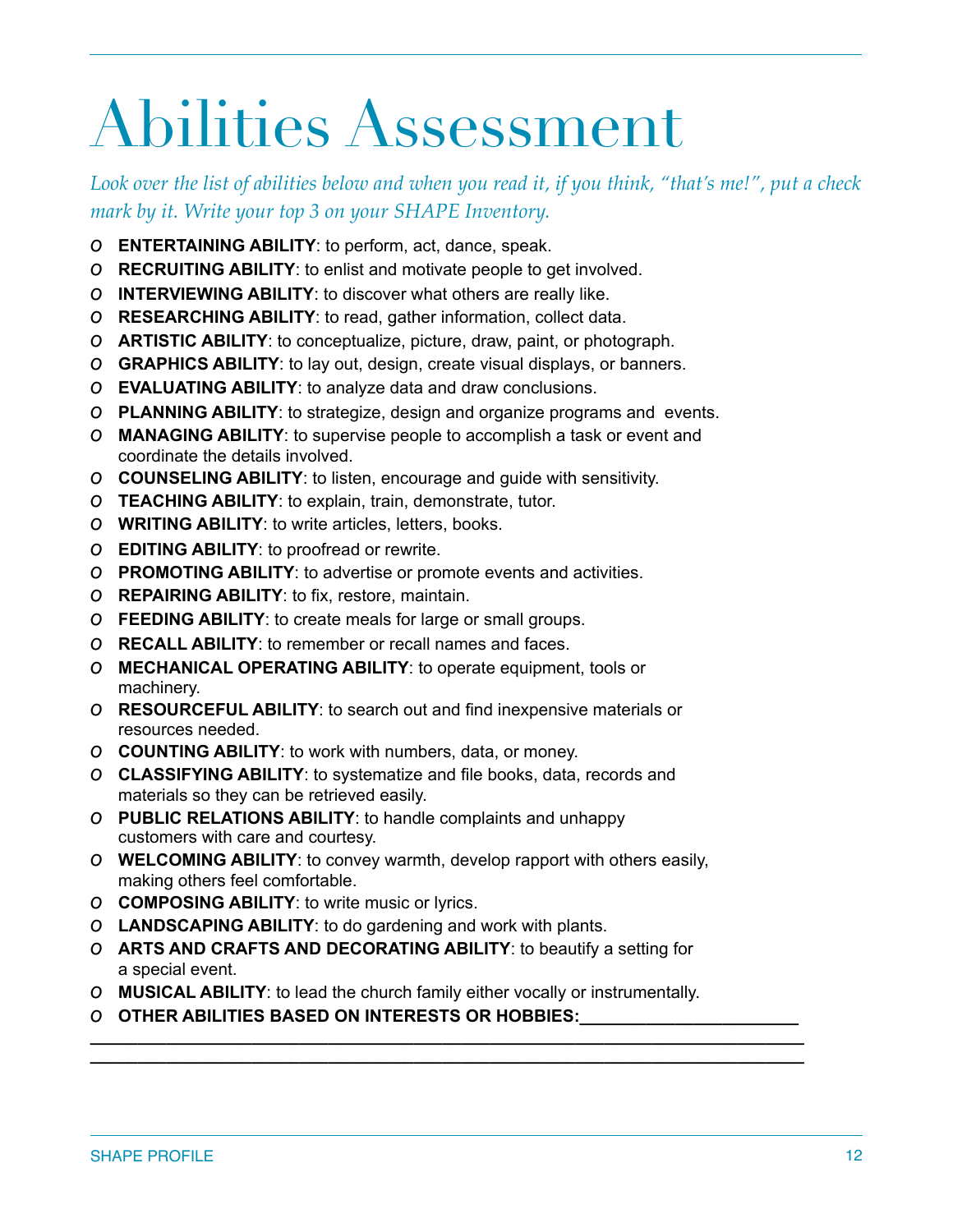## Personality Assessment

*Who am I? How do I work? Put a check mark next to the descriptions that sound like you. Which side has more check marks? Importance isn't based on what personality type you have, it's what you do with your personality that's important. Circle the description and then at the end add your answers to your SHAPE Inventory.*

## **1. How I am around other people: OUTGOING or RESERVED**

*(my preference for 'people interaction')*

Now, there will be times when you switch back and forth between reserved and outgoing but you usually have a preferred style where you feel most comfortable. Reserved or Outgoing has a lot to do with how you recharge. It doesn't necessarily mean you don't like people, it means you recharge your batteries differently.

**Outgoing: stereotypical descriptions**

- social and energized by people
- lonely when I'm not with people
- love parties--usually the last to leave
- easily connect with strangers
- have lots of relationships

**Reserved: stereotypical descriptions**

- drained by people
- \_\_not bothered being alone
- like solo activities: reading, few people
- energized when I'm alone
- \_\_enjoy others but feel drained afterwards
- limited number of relationships

### **2. How I make my decisions: FACTS/THINKING or FEELINGS**

### *(my preference for 'decision making')*

When making decisions you will base those choices on either the facts available or you will follow your "gut". Making decisions on facts or feelings is not about what is right or wrong but it does help us to understand how we end up making the choices we make. We can be betrayed by the facts or by our feelings.

### **Facts: stereotypical descriptions**

- like facts, trust facts
- \_\_rooted in reality
- \_\_appreciate past experience
- \_\_notice the details
- want what's actual
- \_\_practical

**Feelings: stereotypical descriptions**

- scan, glance, miss details
- futuristic thinking
- \_\_don't care about past, what's ahead
- forward thinking, anticipate the future
- \_\_great imagination
- love to speculate and go on hunches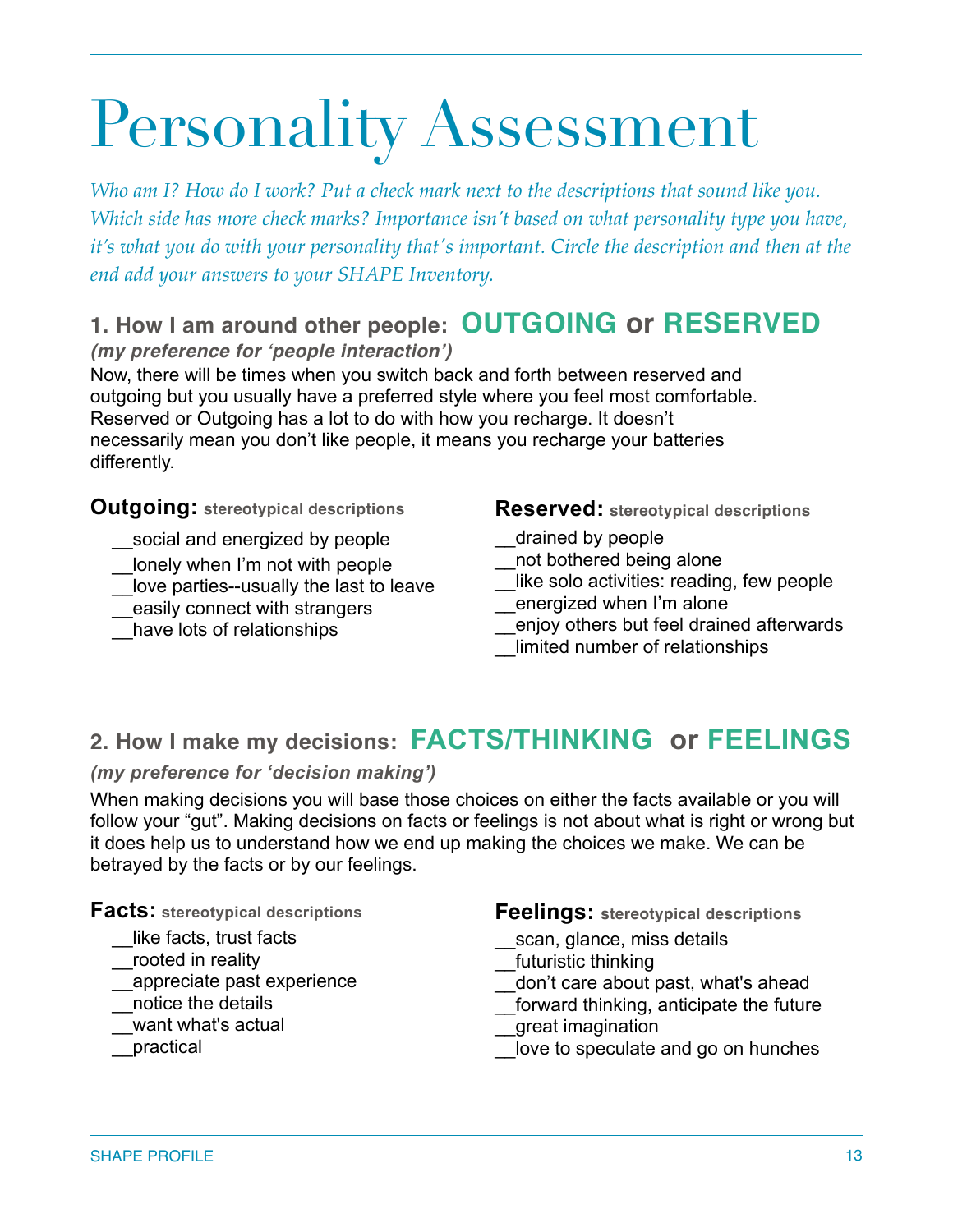### **3.How I am in my relationships: DEPENDENT or INDEPENDENT**

### *(my preference for 'relating to others')*

In our relationships we tend to find our value based on what others think of us or based on what we think of ourselves. It will impact our relationships and how we engage with each other.

### **Dependent: stereotypical descriptions**

- \_\_need people
- high expectation of others

rely on people to be there during tough times

- \_\_need others to validate me
- \_\_need to talk feelings out
- \_\_external

**Independent: stereotypical descriptions**

- \_\_don't need others
- low expectations of others
- rely on self to get through tough times
- seek validation from self
- figure out my own feelings
- \_\_internal

### **4. How I am in my use of time: DETERMINED or SPONTANEOUS**

### *(my preference for 'use of time')*

Our use of time affects how we go about our work and responsibilities. Again, this is not about "right or wrong" but rather shows us why sometimes we value different things in our schedule.

### **Determined: stereotypical descriptions**

- \_\_fixed
- \_\_organized
- \_\_plan ahead
- \_\_closure
- deadlines

**Spontaneous: stereotypical descriptions**

- flexible
- \_\_adapt as you go
- \_\_open ended
- what deadline?
- plenty of time ... what's the rush

Realize your personality will be a **BENEFIT** to your ministry.

*Record your responses on your SHAPE Inventory*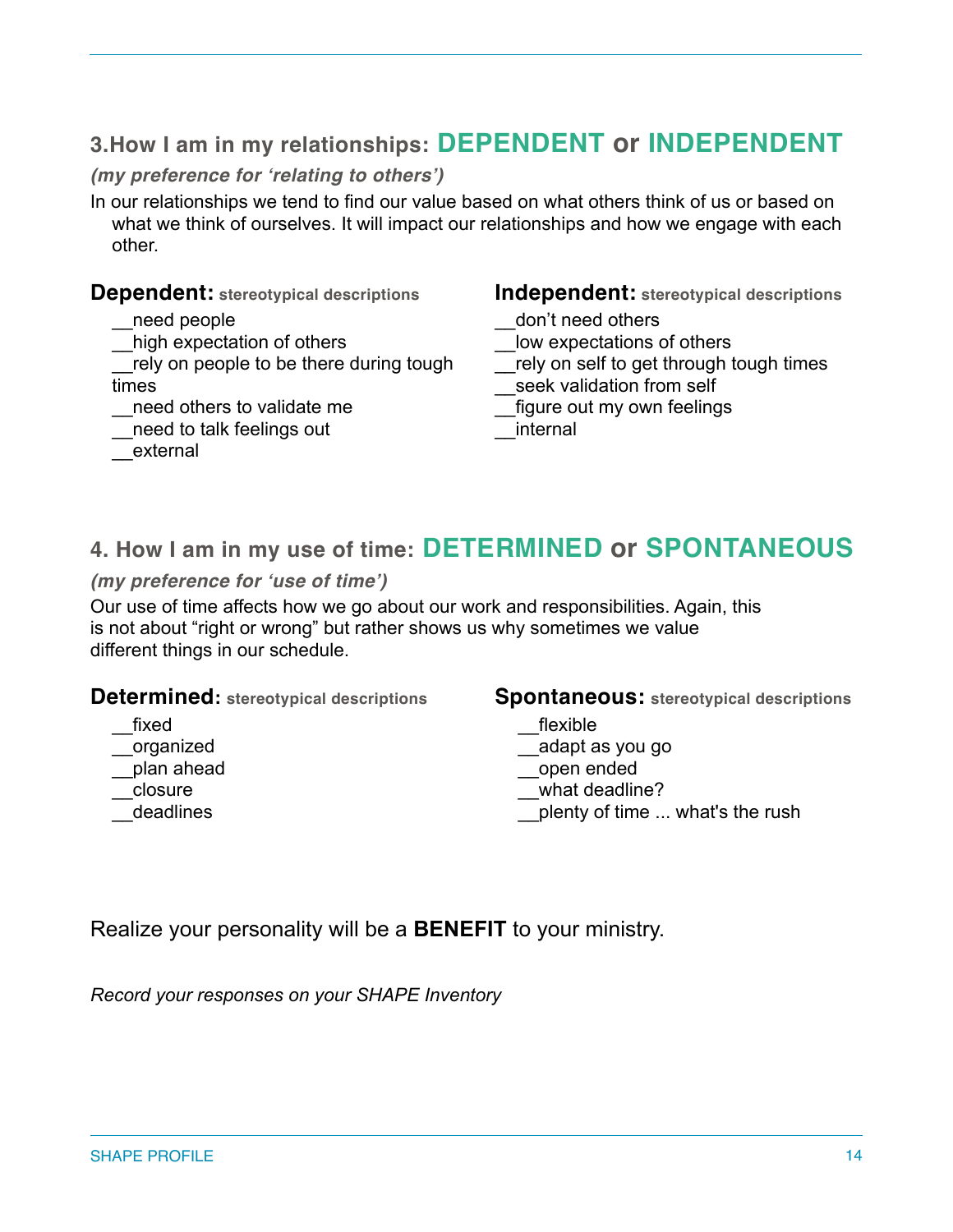## Experience Assessment

Romans 8:28 "*And we know that in ALL things God works for the good of those who love Him, who have been called according to his purpose."* 

## **God uses our PAINFUL Experiences**

Proverbs 20:30 "*Sometimes it takes a painful experience to make us change our ways."*

Philippians 1:12 *"Now I want you to know, brothers, that what has happened to me has really served to advance the gospel."*

What are some painful experiences you have gone through; problems, hurts, or trials that you have learned lessons from?

\_\_\_\_\_\_\_\_\_\_\_\_\_\_\_\_\_\_\_\_\_\_\_\_\_\_\_\_\_\_\_\_\_\_\_\_\_\_\_\_\_\_\_\_\_\_\_\_\_\_\_\_\_\_\_\_\_\_\_\_\_\_\_\_\_\_\_\_\_\_\_\_\_\_\_\_\_\_\_\_\_\_ \_\_\_\_\_\_\_\_\_\_\_\_\_\_\_\_\_\_\_\_\_\_\_\_\_\_\_\_\_\_\_\_\_\_\_\_\_\_\_\_\_\_\_\_\_\_\_\_\_\_\_\_\_\_\_\_\_\_\_\_\_\_\_\_\_\_\_\_\_\_\_\_\_\_\_\_\_\_\_\_\_\_ \_\_\_\_\_\_\_\_\_\_\_\_\_\_\_\_\_\_\_\_\_\_\_\_\_\_\_\_\_\_\_\_\_\_\_\_\_\_\_\_\_\_\_\_\_\_\_\_\_\_\_\_\_\_\_\_\_\_\_\_\_\_\_\_\_\_\_\_\_\_\_\_\_\_\_\_\_\_\_\_\_\_ \_\_\_\_\_\_\_\_\_\_\_\_\_\_\_\_\_\_\_\_\_\_\_\_\_\_\_\_\_\_\_\_\_\_\_\_\_\_\_\_\_\_\_\_\_\_\_\_\_\_\_\_\_\_\_\_\_\_\_\_\_\_\_\_\_\_\_\_\_\_\_\_\_\_\_\_\_\_\_\_\_\_ \_\_\_\_\_\_\_\_\_\_\_\_\_\_\_\_\_\_\_\_\_\_\_\_\_\_\_\_\_\_\_\_\_\_\_\_\_\_\_\_\_\_\_\_\_\_\_\_\_\_\_\_\_\_\_\_\_\_\_\_\_\_\_\_\_\_\_\_\_\_\_\_\_\_\_\_\_\_\_\_\_\_ \_\_\_\_\_\_\_\_\_\_\_\_\_\_\_\_\_\_\_\_\_\_\_\_\_\_\_\_\_\_\_\_\_\_\_\_\_\_\_\_\_\_\_\_\_\_\_\_\_\_\_\_\_\_\_\_\_\_\_\_\_\_\_\_\_\_\_\_\_\_\_\_\_\_\_\_\_\_\_\_\_\_ \_\_\_\_\_\_\_\_\_\_\_\_\_\_\_\_\_\_\_\_\_\_\_\_\_\_\_\_\_\_\_\_\_\_\_\_\_\_\_\_\_\_\_\_\_\_\_\_\_\_\_\_\_\_\_\_\_\_\_\_\_\_\_\_\_\_\_\_\_\_\_\_\_\_\_\_\_\_\_\_\_\_ \_\_\_\_\_\_\_\_\_\_\_\_\_\_\_\_\_\_\_\_\_\_\_\_\_\_\_\_\_\_\_\_\_\_\_\_\_\_\_\_\_\_\_\_\_\_\_\_\_\_\_\_\_\_\_\_\_\_\_\_\_\_\_\_\_\_\_\_\_\_\_\_\_\_\_\_\_\_\_\_\_\_

## **God uses our SPIRITUAL Experiences**

Romans 1:12 "I mean that I want us to help each other with the faith that we have. Your faith will help me, and my faith will help you."

Philippians 1:21 "To me the only important thing about living is Christ. And even death would be profit for me."

What are some spiritual experiences you have gone through? How did you come to know Christ? What are some special moments you have had with God?

\_\_\_\_\_\_\_\_\_\_\_\_\_\_\_\_\_\_\_\_\_\_\_\_\_\_\_\_\_\_\_\_\_\_\_\_\_\_\_\_\_\_\_\_\_\_\_\_\_\_\_\_\_\_\_\_\_\_\_\_\_\_\_\_\_\_\_\_\_\_\_\_\_\_\_\_\_\_\_\_\_\_ \_\_\_\_\_\_\_\_\_\_\_\_\_\_\_\_\_\_\_\_\_\_\_\_\_\_\_\_\_\_\_\_\_\_\_\_\_\_\_\_\_\_\_\_\_\_\_\_\_\_\_\_\_\_\_\_\_\_\_\_\_\_\_\_\_\_\_\_\_\_\_\_\_\_\_\_\_\_\_\_\_\_ \_\_\_\_\_\_\_\_\_\_\_\_\_\_\_\_\_\_\_\_\_\_\_\_\_\_\_\_\_\_\_\_\_\_\_\_\_\_\_\_\_\_\_\_\_\_\_\_\_\_\_\_\_\_\_\_\_\_\_\_\_\_\_\_\_\_\_\_\_\_\_\_\_\_\_\_\_\_\_\_\_\_ \_\_\_\_\_\_\_\_\_\_\_\_\_\_\_\_\_\_\_\_\_\_\_\_\_\_\_\_\_\_\_\_\_\_\_\_\_\_\_\_\_\_\_\_\_\_\_\_\_\_\_\_\_\_\_\_\_\_\_\_\_\_\_\_\_\_\_\_\_\_\_\_\_\_\_\_\_\_\_\_\_\_ \_\_\_\_\_\_\_\_\_\_\_\_\_\_\_\_\_\_\_\_\_\_\_\_\_\_\_\_\_\_\_\_\_\_\_\_\_\_\_\_\_\_\_\_\_\_\_\_\_\_\_\_\_\_\_\_\_\_\_\_\_\_\_\_\_\_\_\_\_\_\_\_\_\_\_\_\_\_\_\_\_\_ \_\_\_\_\_\_\_\_\_\_\_\_\_\_\_\_\_\_\_\_\_\_\_\_\_\_\_\_\_\_\_\_\_\_\_\_\_\_\_\_\_\_\_\_\_\_\_\_\_\_\_\_\_\_\_\_\_\_\_\_\_\_\_\_\_\_\_\_\_\_\_\_\_\_\_\_\_\_\_\_\_\_ \_\_\_\_\_\_\_\_\_\_\_\_\_\_\_\_\_\_\_\_\_\_\_\_\_\_\_\_\_\_\_\_\_\_\_\_\_\_\_\_\_\_\_\_\_\_\_\_\_\_\_\_\_\_\_\_\_\_\_\_\_\_\_\_\_\_\_\_\_\_\_\_\_\_\_\_\_\_\_\_\_\_ \_\_\_\_\_\_\_\_\_\_\_\_\_\_\_\_\_\_\_\_\_\_\_\_\_\_\_\_\_\_\_\_\_\_\_\_\_\_\_\_\_\_\_\_\_\_\_\_\_\_\_\_\_\_\_\_\_\_\_\_\_\_\_\_\_\_\_\_\_\_\_\_\_\_\_\_\_\_\_\_\_\_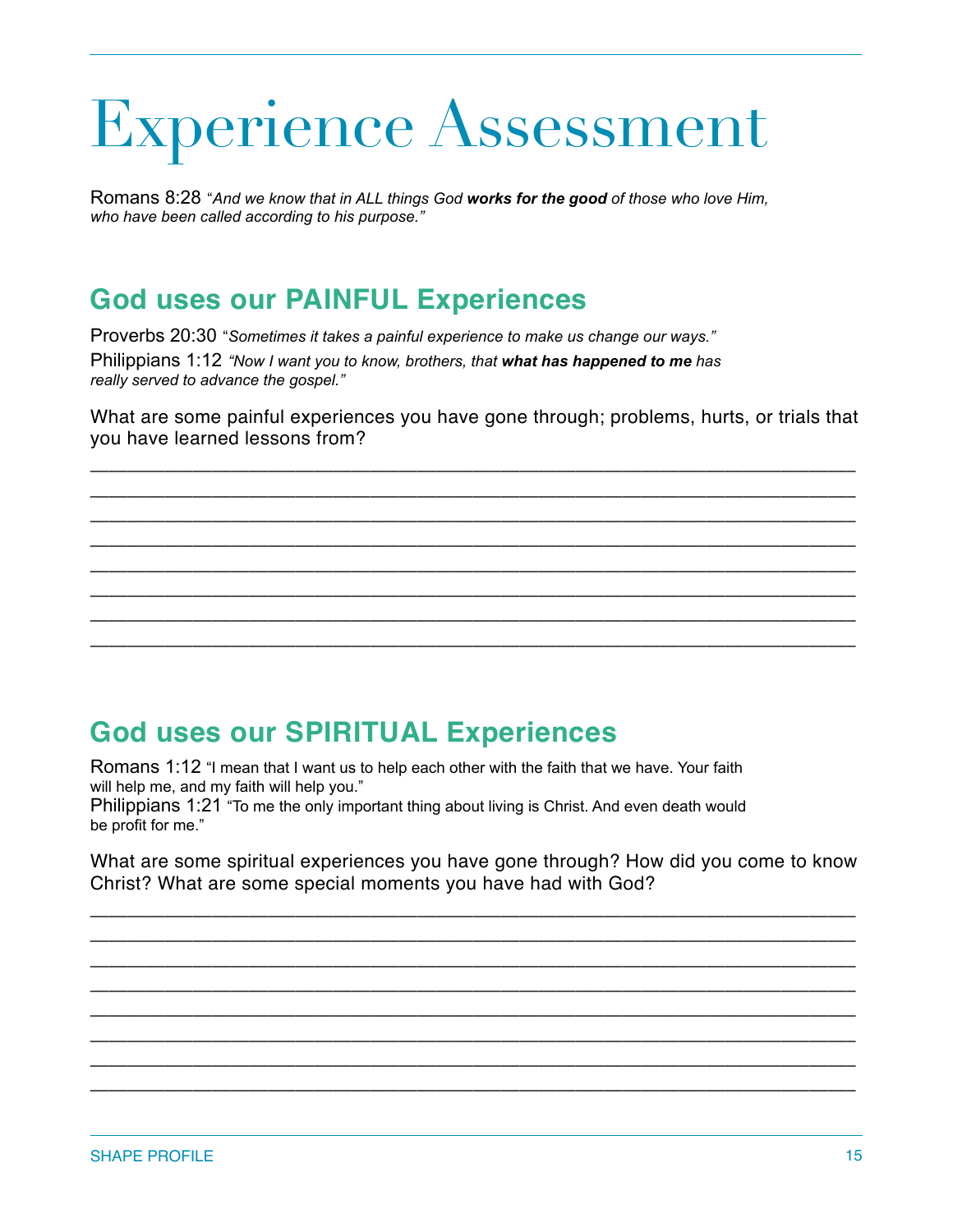## **God uses our PAST Experiences**

2 Corinthians 1:3-4 (LB) "(God) ... wonderfully comforts and strengthens us in our hardships and trials. And why does he do this? So that when others are troubled, needing our sympathy and encouragement, we can pass on to them the same help and comfort God has given us!"

What are some past, positive and negative, experiences you have gone through that have added to your growth? What are meaningful decisions or commitments you've made?

\_\_\_\_\_\_\_\_\_\_\_\_\_\_\_\_\_\_\_\_\_\_\_\_\_\_\_\_\_\_\_\_\_\_\_\_\_\_\_\_\_\_\_\_\_\_\_\_\_\_\_\_\_\_\_\_\_\_\_\_\_\_\_\_\_\_\_\_\_\_\_\_\_\_\_\_\_\_\_\_\_\_ \_\_\_\_\_\_\_\_\_\_\_\_\_\_\_\_\_\_\_\_\_\_\_\_\_\_\_\_\_\_\_\_\_\_\_\_\_\_\_\_\_\_\_\_\_\_\_\_\_\_\_\_\_\_\_\_\_\_\_\_\_\_\_\_\_\_\_\_\_\_\_\_\_\_\_\_\_\_\_\_\_\_ \_\_\_\_\_\_\_\_\_\_\_\_\_\_\_\_\_\_\_\_\_\_\_\_\_\_\_\_\_\_\_\_\_\_\_\_\_\_\_\_\_\_\_\_\_\_\_\_\_\_\_\_\_\_\_\_\_\_\_\_\_\_\_\_\_\_\_\_\_\_\_\_\_\_\_\_\_\_\_\_\_\_ \_\_\_\_\_\_\_\_\_\_\_\_\_\_\_\_\_\_\_\_\_\_\_\_\_\_\_\_\_\_\_\_\_\_\_\_\_\_\_\_\_\_\_\_\_\_\_\_\_\_\_\_\_\_\_\_\_\_\_\_\_\_\_\_\_\_\_\_\_\_\_\_\_\_\_\_\_\_\_\_\_\_ \_\_\_\_\_\_\_\_\_\_\_\_\_\_\_\_\_\_\_\_\_\_\_\_\_\_\_\_\_\_\_\_\_\_\_\_\_\_\_\_\_\_\_\_\_\_\_\_\_\_\_\_\_\_\_\_\_\_\_\_\_\_\_\_\_\_\_\_\_\_\_\_\_\_\_\_\_\_\_\_\_\_ \_\_\_\_\_\_\_\_\_\_\_\_\_\_\_\_\_\_\_\_\_\_\_\_\_\_\_\_\_\_\_\_\_\_\_\_\_\_\_\_\_\_\_\_\_\_\_\_\_\_\_\_\_\_\_\_\_\_\_\_\_\_\_\_\_\_\_\_\_\_\_\_\_\_\_\_\_\_\_\_\_\_ \_\_\_\_\_\_\_\_\_\_\_\_\_\_\_\_\_\_\_\_\_\_\_\_\_\_\_\_\_\_\_\_\_\_\_\_\_\_\_\_\_\_\_\_\_\_\_\_\_\_\_\_\_\_\_\_\_\_\_\_\_\_\_\_\_\_\_\_\_\_\_\_\_\_\_\_\_\_\_\_\_\_ \_\_\_\_\_\_\_\_\_\_\_\_\_\_\_\_\_\_\_\_\_\_\_\_\_\_\_\_\_\_\_\_\_\_\_\_\_\_\_\_\_\_\_\_\_\_\_\_\_\_\_\_\_\_\_\_\_\_\_\_\_\_\_\_\_\_\_\_\_\_\_\_\_\_\_\_\_\_\_\_\_\_

Record several of the most important experiences that have shaped you on the SHAPE Inventory